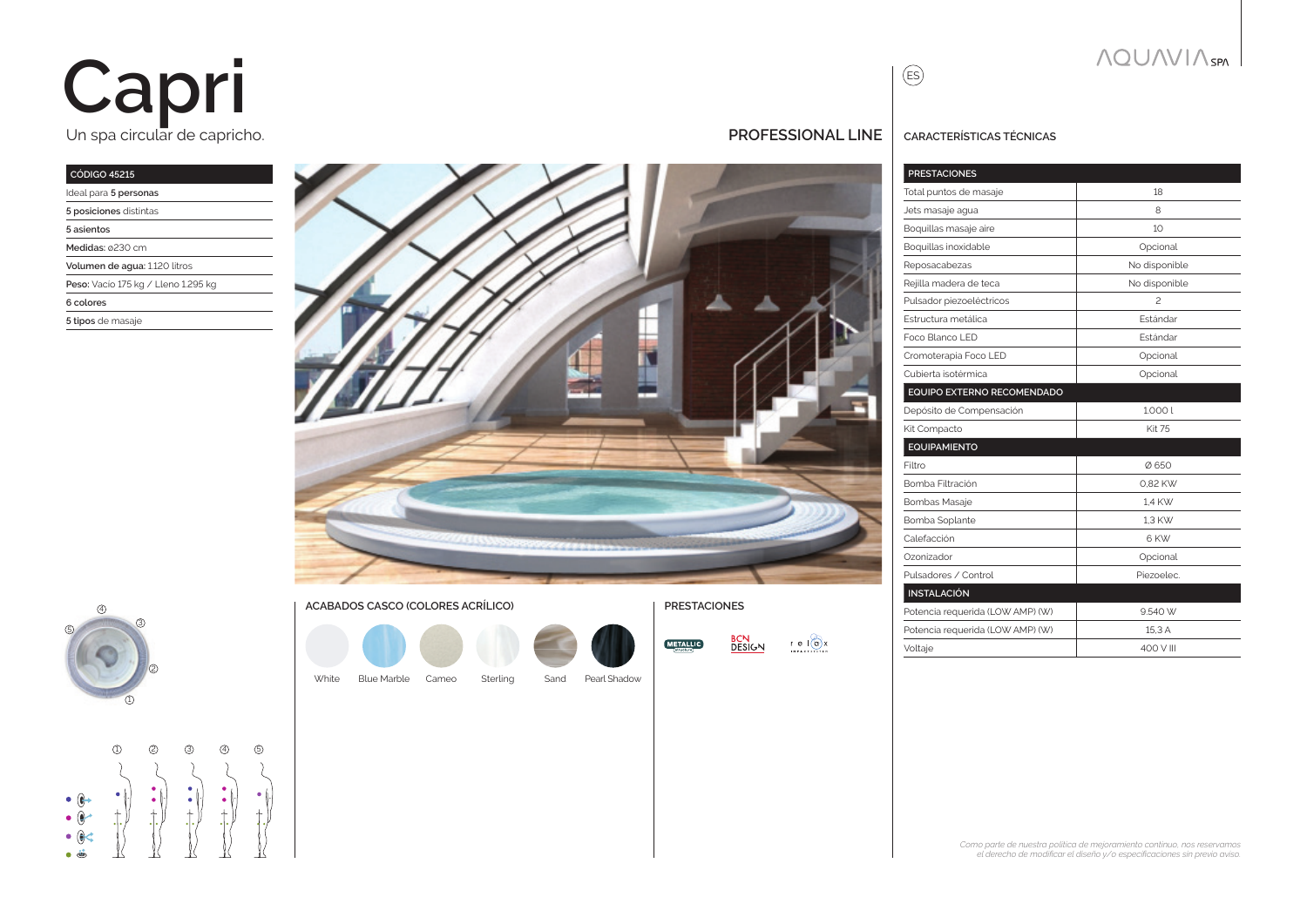# A whimsical circular hot tub. **Capri**

#### **CODE 45215**

| Ideal for 5 people                   |
|--------------------------------------|
| 5 positions                          |
| 5 seats                              |
| Measures: 0230 cm                    |
| Water capacity (I): 1.120 liters     |
| Weight: Empty 175 kg / Full 1.295 kg |
| 6 colors                             |
| 5 massages                           |
|                                      |







**BCN**<br>DESIGN  $r e 10x$ **METALLIC** 

**PROFESSIONAL LINE TECHNICAL SPECIFICATIONS**

EN

| <b>FEATURES</b>                 |               |
|---------------------------------|---------------|
| Total massage points            | 18            |
| Massage Jets                    | 8             |
| Air Nozzles                     | 10            |
| Stainless Steel Nozzles         | Optional      |
| <b>Headrests</b>                | Not available |
| Grating on Teak Wooden          | Not available |
| Piezoelectric Button            | $\mathcal{P}$ |
| Metal structure                 | Standard      |
| White LED Light                 | Standard      |
| Chromotherapy LED spotlight     | Optional      |
| Isolating cover                 | Optional      |
| RECOMMENDED EXTERNAL EQUIPMENT  |               |
| Balance tank                    | 1.0001        |
| Compact Kit                     | <b>Kit 75</b> |
| <b>EQUIPMENT</b>                |               |
| Filter                          | Ø650          |
| Filtration pump                 | 0.82 KW       |
| Massage Pump                    | 1,4 KW        |
| Air blower                      | 1.3 KW        |
| Standard heater power           | 6 KW          |
| Ozonator                        | Optional      |
| Buttons / Control               | Piezoelec.    |
| <b>INSTALLATION</b>             |               |
| Power requirement (LOW AMP) (W) | 9.540 W       |
| Power requirement (LOW AMP) (A) | 15.3 A        |
| Voltage                         | 400 V III     |
|                                 |               |

**NQUAVIA** SPN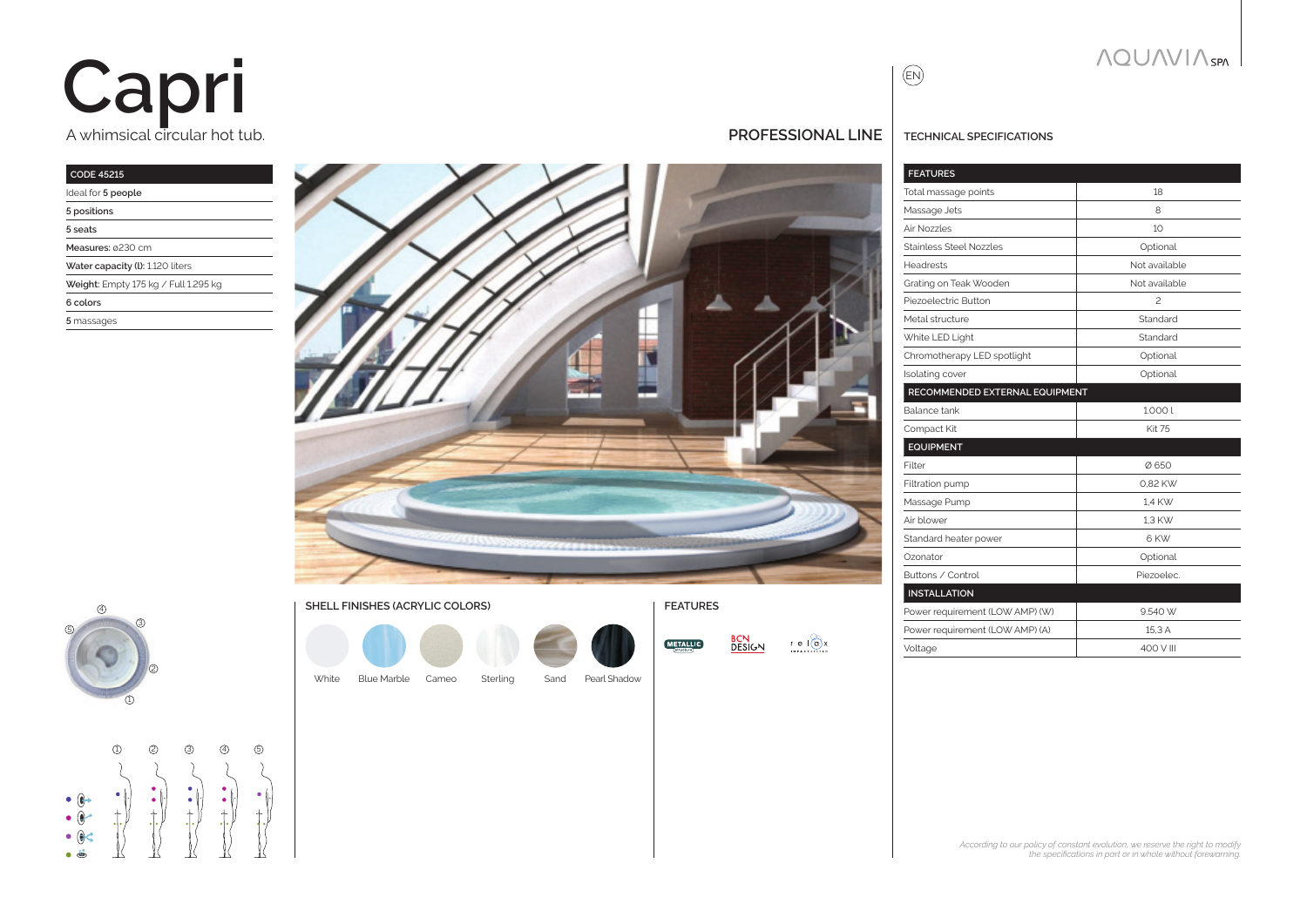# Un spa circulaire de qualité. **Capri**

### **CODE 45215**

| Idéal pour 5 personnes             |
|------------------------------------|
| 5 positions                        |
| 5 assises                          |
| Dimensions: 0230 cm                |
| Volume Fau: 1120 litres            |
| Poids: Vide 175 kg / Vide 1.295 kg |
| 6 couleurs                         |
| 5 massages                         |
|                                    |









| N<br>RС<br>DESIGN. | e I(a) x<br><b>IMPACTSYSTEM</b> |
|--------------------|---------------------------------|
|--------------------|---------------------------------|



### **PROFESSIONAL LINE CARACTÉRISTIQUES TECHNIQUES**

| <b>PRESTATIONS</b>               |                     |
|----------------------------------|---------------------|
| <b>Total Points de Massage</b>   | 18                  |
| Jets massage                     | 8                   |
| Buse air                         | 10                  |
| Buses en acier inoxydable        | Option              |
| Appuie-tête                      | Non disponible      |
| Grille en bois                   | Non disponible      |
| Poussoir Piezo-Électrique        | $\mathcal{P}$       |
| Structure Métal                  | Équipement en série |
| Projecteur LED Blanc             | Équipement en série |
| Chromothérapie Ampoule LED       | Option              |
| Couverture isotherme             | Option              |
| ÉQUIPEMENT EXTERNE RECOMMANDÉ    |                     |
| Réservoir de Compensation        | 1.0001              |
| Kit Compact                      | <b>Kit 75</b>       |
| <b>ÉQUIPEMENT</b>                |                     |
| Filtre                           | Ø650                |
| Pompe de filtration              | 0.82 KW             |
| Pompes de massage                | 1.4 KW              |
| Blower                           | 1.3 KW              |
| Réchauffeur électrique           | 6 KW                |
| Ozonateur                        | Option              |
| Poussoirs / Contrôle             | Piezo-Électrique.   |
| <b>INSTALLATION</b>              |                     |
| Puissance maximale (LOW AMP) (W) | 9.540 W             |
| Puissance maximale (LOW AMP) (A) | 15.3 A              |
| Tension                          | 400 V III           |
|                                  |                     |

#### *Dans le cadre de notre politique d'améliorations constantes, nous nous réservons le droit de modifier/d'amender nos spécifications n'importe quand et sans aucun préavis.*

**NQUAVIA** SPN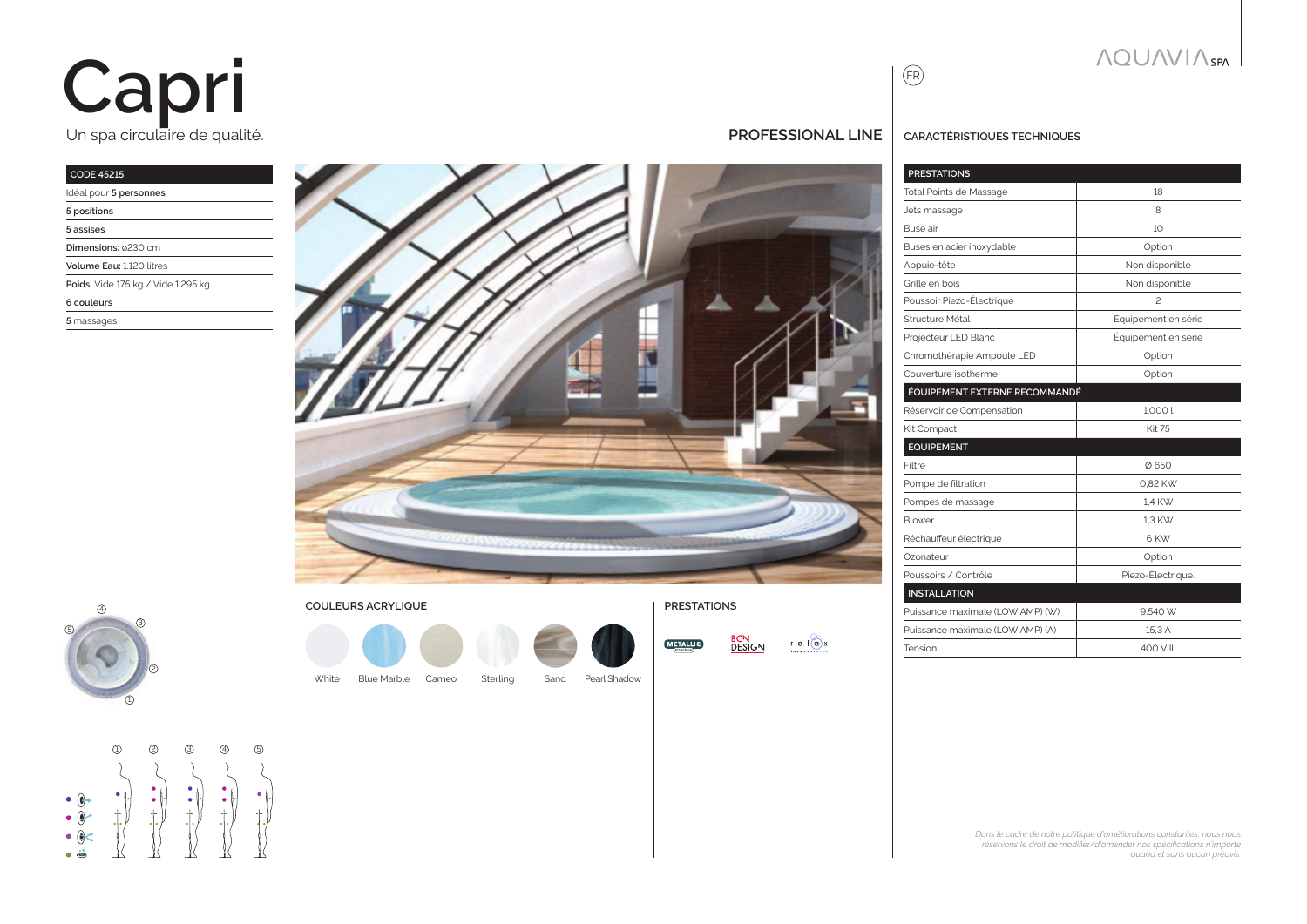# Ein Whirlpool, kreisrund und kapriziös. **Capri**

#### **CODE 45215** Ideal für **5 Personen**

| 1999 - 1999 - 1999 - 1999 - 1999 - 1999 - 1999 - 1999 - 1999 - 1999 - 1999 - 1999 - 1999 - 1999 - 19 |
|------------------------------------------------------------------------------------------------------|
| 5 Positionen                                                                                         |
| 5 Sitzen                                                                                             |
| Abmasse: 0230 cm                                                                                     |
| Volumen (I): 1.120 liter                                                                             |
| Gewicht: Leer 175 kg / Befüllt 1.295 kg                                                              |
| 6 Farben                                                                                             |
| 5 Massagen                                                                                           |
|                                                                                                      |





White Blue Marble Cameo Sterling Sand Pearl Shadow Blue Marble **ACRYLFARBEN LEISTUNGEN**

**METALLIC** 

| N<br>R<br>DESIGN | e l(g)x<br><b>IMPACTSYSTEM</b> |
|------------------|--------------------------------|
|                  |                                |

| <b>BCN</b>    |                     |
|---------------|---------------------|
| <b>DESIGN</b> | $e$ $(a)x$          |
|               | <b>IMPACTSYSTEM</b> |

| <b>PROFESSIONAL LINE</b>   AUSSTATTUNG |
|----------------------------------------|
|----------------------------------------|

 $\begin{picture}(40,4) \put(0,0){\line(0,1){10}} \put(0,0){\line(0,1){10}} \put(10,0){\line(0,1){10}} \put(10,0){\line(0,1){10}} \put(10,0){\line(0,1){10}} \put(10,0){\line(0,1){10}} \put(10,0){\line(0,1){10}} \put(10,0){\line(0,1){10}} \put(10,0){\line(0,1){10}} \put(10,0){\line(0,1){10}} \put(10,0){\line(0,1){10}} \put(10,0){\line(0,1$ 

| <b>LEISTUNGEN</b>                                      |                   |
|--------------------------------------------------------|-------------------|
| Massagepunkte gesamt                                   | 18                |
| Massagedüsen                                           | 8                 |
| l uftdüsen                                             | 10                |
| Düsen Edelstahl                                        | Option            |
| Kopfstützen                                            | Nicht verfügbar   |
| Holzgitter                                             | Nicht verfügbar   |
| Piezoelektrischer Drucktaster                          | $\mathcal{P}$     |
| Metallrahmen                                           | Serienausstattung |
| Scheinwerfer Weiß I FD                                 | Serienausstattung |
| Farbtherapie LED-Strahler                              | Option            |
| Themoabdeckung                                         | Option            |
| <b>EMPFOHLENES EXTERNES GERÄT</b>                      |                   |
| Ausgleichsbehälter                                     | 1.0001            |
| Empfohlenes Technikpaket                               | <b>Kit 75</b>     |
| <b>AUSSTATTUNG</b>                                     |                   |
| Filtertyp                                              | Ø650              |
| Zirkulationspumpe                                      | 0.82 KW           |
| Massagepumpe                                           | 1.4 KW            |
| Gebläse                                                | 1.3 KW            |
| Elektrowärmetauscher                                   | 6 KW              |
| Ozonanlage                                             | Option            |
| Steuerung                                              | Piezoelec.        |
| <b>INSTALLATION</b>                                    |                   |
| Leistung Option niedrige Stromstärke<br>(I OW AMP) (W) | 9.540 W           |
| Leistung Option niedrige Stromstärke<br>(LOW AMP) (A)  | 15,3 A            |
| Stromspannung                                          | 400 V III         |